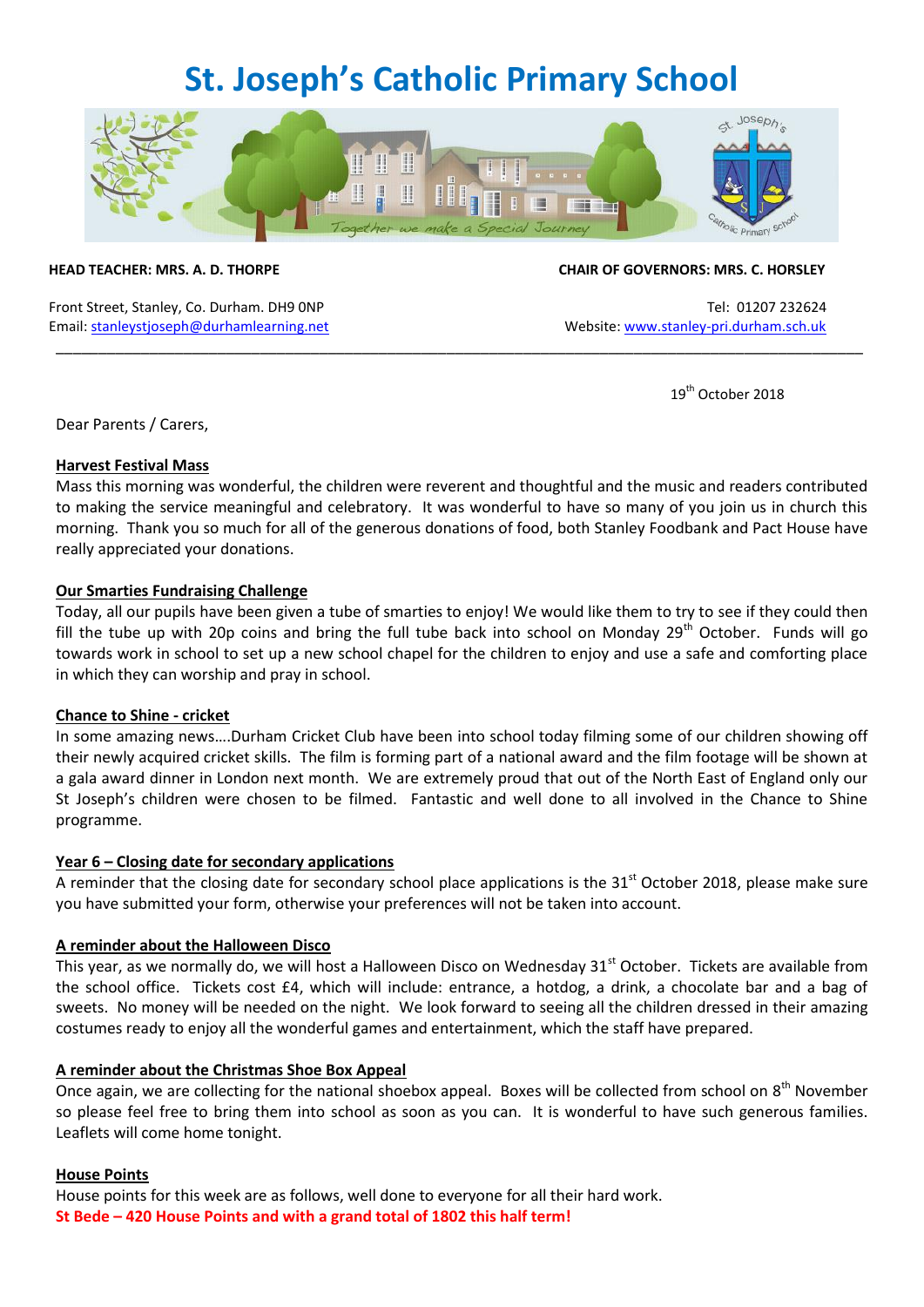### **St Cuthbert – 430 House Points and with a grand total of 1897 this half term! St Aidan – 382 House Points and with a grand total of 1573 this half term!**

**St Oswald – 397 House Points and with a grand total of 1633 this half term!**

Well done the winning house for this half term is St Cuthbert. They will have their reward afternoon of film and popcorn on the first day back! All the children have worked exceptionally hard to earn their House Points, we are very proud of each and every one of them.

#### **Attendance of the Week**

As you are all aware attendance is hugely important, we want all of our pupils to be in school learning. The attendance for this week is as follows:

| Reception | 85.5% |
|-----------|-------|
| Year 1    | 89.7% |
| Year 2    | 98.7% |
| Year 3    | 90.7% |
| Year 4    | 98.7% |
| Year 5    | 95.7% |
| Year 6    | 97.3% |

Many congratulations to Year 2 and Year 4 who both have the best attendance this week, they will be rewarded with an extra slot of outdoor time in the sunshine!

I hope you all have a safe and peaceful half term holiday; I look forward to welcoming you all back rested and healthy for the new term on Monday 29<sup>th</sup> October.

Kind regards,

**Mrs A. D. Thorpe Headteacher**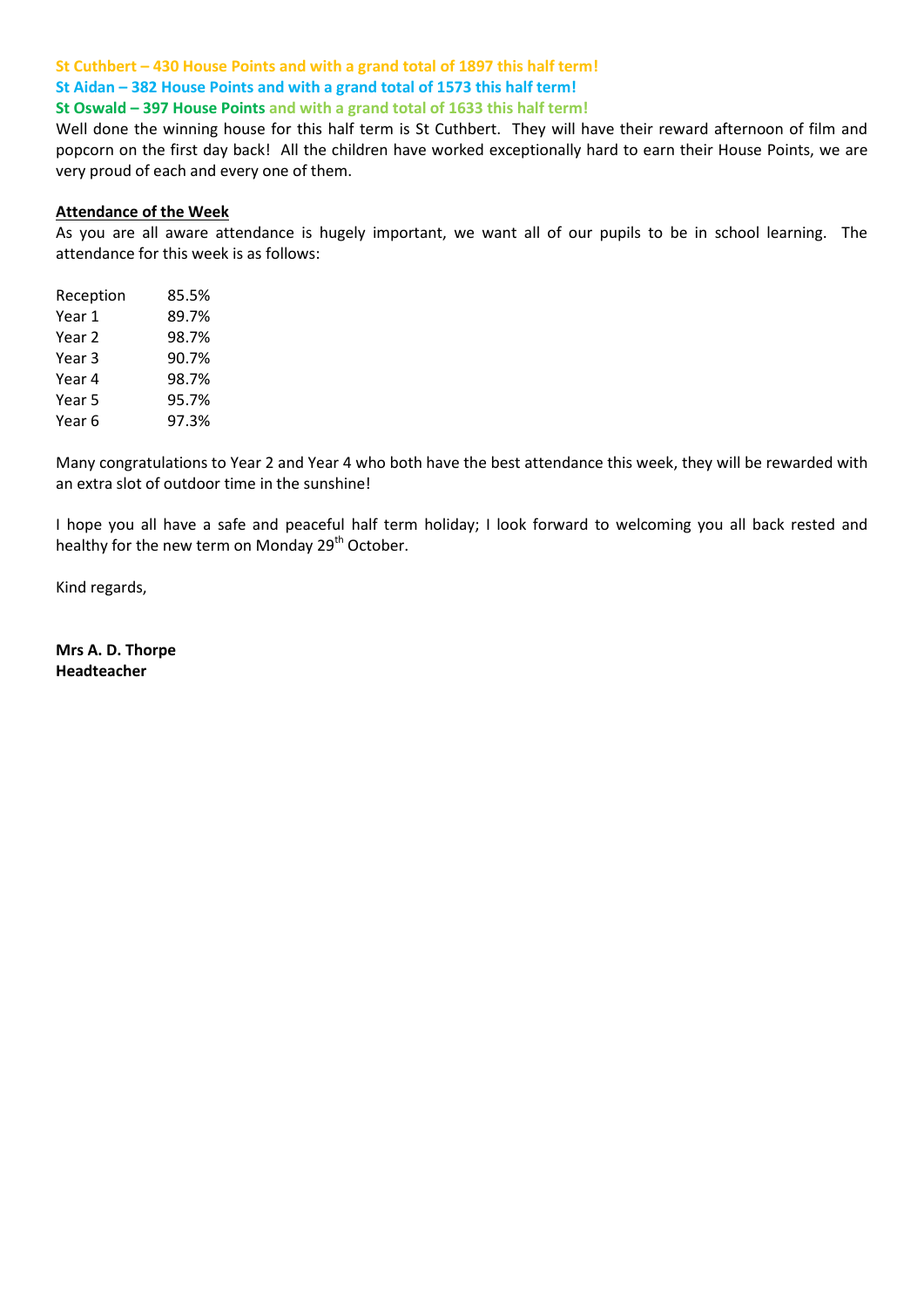# **The Autumn Term 'Dates for the Diary'**

| <b>Date</b>                | Details of the Events (Updated 19/10/2018)                                                                                                                                                                                                                                              |
|----------------------------|-----------------------------------------------------------------------------------------------------------------------------------------------------------------------------------------------------------------------------------------------------------------------------------------|
| September                  |                                                                                                                                                                                                                                                                                         |
| 13/09/2018                 | Roald Dahl Day - Pupils to come dressed in a costume related to their favourite                                                                                                                                                                                                         |
|                            | character from any of his books                                                                                                                                                                                                                                                         |
| 19/09/2018                 | NSPCC in school delivery of Key Stage appropriate assemblies encouraging children                                                                                                                                                                                                       |
| 20/09/2018 9:30am          | to keep themselves safe<br>Whole school Welcome Mass in church - All are Welcome                                                                                                                                                                                                        |
|                            | Welcome meeting for all parents wanting their child to attend the First Holy                                                                                                                                                                                                            |
| 20/09/2018 4:30pm          | Communion Preparation Programme at St Joseph's Church. A list of dates will be<br>handed out for you to add to your diaries                                                                                                                                                             |
| 24/09/2018 9:15am          | Year 6 Families are invited to come to the Childs Class Liturgy in the school hall                                                                                                                                                                                                      |
| 26/09/2018                 | European Day of Languages - Pupils are all invited to come into school wearing the<br>colour of the country they will be learning about. Pupils will take part in lots of fun<br>activities associated with the country they are learning about<br>Reception - France<br>Year 1 - Spain |
|                            | Year 2 - Germany                                                                                                                                                                                                                                                                        |
|                            | Year 3 - Portugal                                                                                                                                                                                                                                                                       |
|                            | Year 4 - Belgium                                                                                                                                                                                                                                                                        |
|                            | Year 5 - Italy                                                                                                                                                                                                                                                                          |
|                            | Year 6 - The Netherlands                                                                                                                                                                                                                                                                |
| 26/09/2018                 | NSPCC Workshops in school with Year 5 & Year 6                                                                                                                                                                                                                                          |
| 26/09/2018 2:00pm          | NSPCC Safety Workshop for parents and carers in school - All Welcome                                                                                                                                                                                                                    |
| 28/09/2018                 | Macmillan Coffee Morning in the school hall - All are welcome                                                                                                                                                                                                                           |
|                            | We would gratefully accept any donations of cake to sell and all monies raised will                                                                                                                                                                                                     |
|                            | be forwarded to Macmillan Cancer Care                                                                                                                                                                                                                                                   |
| October                    |                                                                                                                                                                                                                                                                                         |
| 1/10/2018                  | Brighten Up day for CAFOD - Pupils to come to school dressed in their most                                                                                                                                                                                                              |
|                            | colourful clothes to celebrate the work they do across the world                                                                                                                                                                                                                        |
| 04/10/2018 8:30am-9:30am   | Nurse Alison is available for a drop in session for parents/carers                                                                                                                                                                                                                      |
| 5/10/2018                  | School fair in the school hall                                                                                                                                                                                                                                                          |
| $5/10/2018 - 10/10/2018$   | World Space Week - Events happening during the school day for pupils                                                                                                                                                                                                                    |
| 8/10/2018                  | Faith in Action Workshop in school - Year 6 pupils only                                                                                                                                                                                                                                 |
| 10/10/2018                 | Big Soup Event for Reception and Year 1 parents - Straight after school                                                                                                                                                                                                                 |
|                            | We would appreciate any volunteers to come into school and help to refurbish the                                                                                                                                                                                                        |
|                            | outdoor area and then enjoy soup made by the children using vegetables grown in                                                                                                                                                                                                         |
|                            | the school garden.                                                                                                                                                                                                                                                                      |
| 15/10/2018 9:15am          | Please see Mrs Hull or Mrs Quiney for details<br>Year 5 Families are invited to come to the Childs Class Liturgy in the school hall                                                                                                                                                     |
| 17/10/2018 6:00pm -        | Year 5, Year6 and Year 7 pupils from the parish are all invited to attend the Pontop                                                                                                                                                                                                    |
| 7:30pm                     | Partnership Worship evening. Venue: St Mary's, Pemberton Road, Blackhill, Consett DH8                                                                                                                                                                                                   |
|                            | 8JD                                                                                                                                                                                                                                                                                     |
| 19/10/2018 9:30am          | Whole school Harvest festival Mass in church - All are welcome                                                                                                                                                                                                                          |
| 20/10/2018 - 28/10/2018    | <b>Half Term Holidays</b>                                                                                                                                                                                                                                                               |
| 29/10/2018                 | St Cuthbert winning House Point Movie and Popcorn Treat                                                                                                                                                                                                                                 |
| 29/10/2018                 | Smarties fund raising tubes to be brought back into school                                                                                                                                                                                                                              |
| 31/10/2018                 | Closing date for secondary school places                                                                                                                                                                                                                                                |
| $31/10/20185:00 - 6:30$ pm | Halloween Disco - Ticket details to follow                                                                                                                                                                                                                                              |